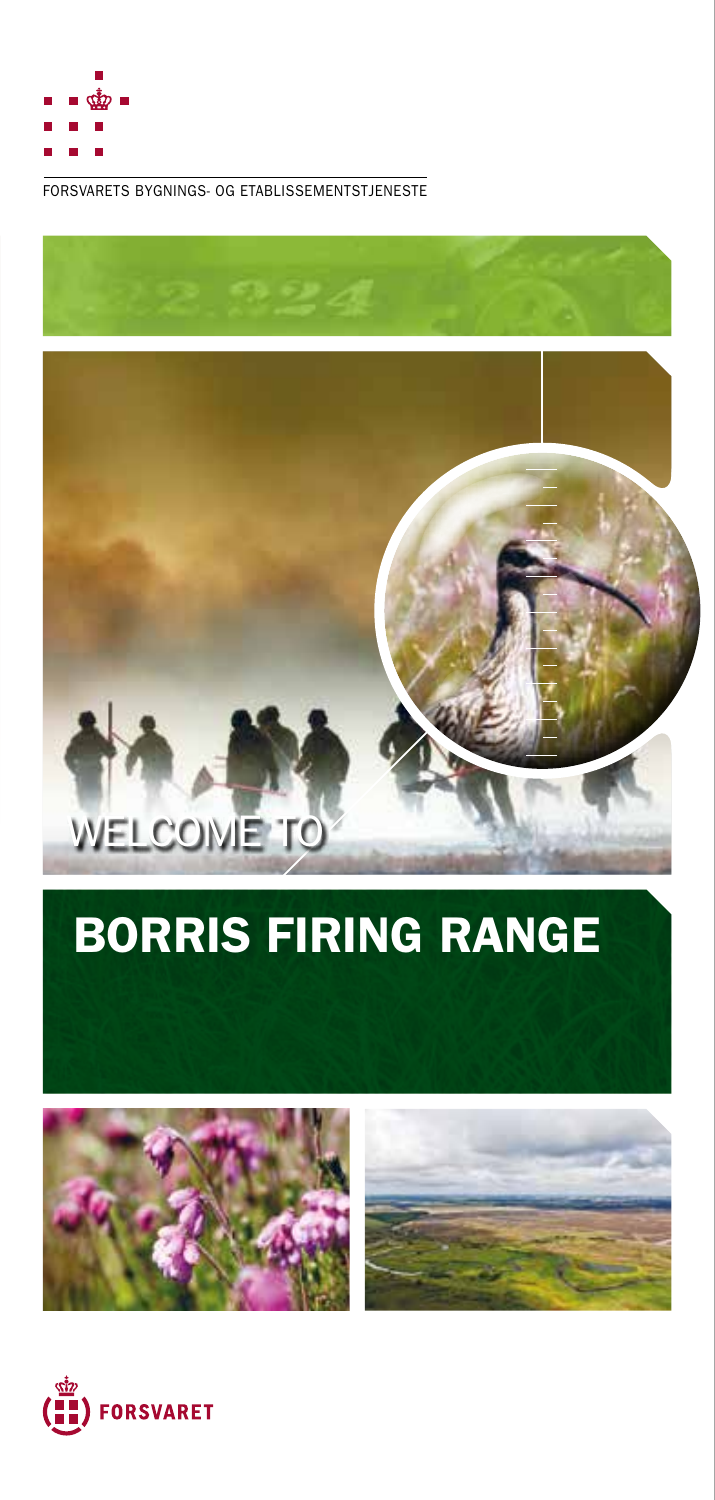#### Terms and conditions of access and rules of order

Borris Firing Range is normally open to the public when no firing is being conducted. Because a quite comprehensive check of the area must be performed for safety-related reasons before it is opened to the public, the range can be opened only when there has been no firing for at least 2 days in a row and in such case only on specially marked roads.

Information concerning when the range is open will be posted on the information stands at Borriskrogvej. A box with tourist information folders will also be found here, providing information on the range and a map of the area with the roads marked on which people may travel. Due to the risk of encountering unexploded ammunition, it is forbidden to go off the specified roads.

There is however one single area where it is permissible to go off the roads. This concerns the banks along Omme River on the stretch for which fishing cards are sold. Walking along the river is however not recommended unless you are fishing. The view and the possibilities for observing the animals and birds are much better from the roads. In addition, waders are required in most places in order to make one's way along the river. Access is also open by foot along the Skjern River. Since this path lies outside the actual target range, it is always open to the public as a general rule. The path runs nearby the camp, however there is no access to the camp itself.

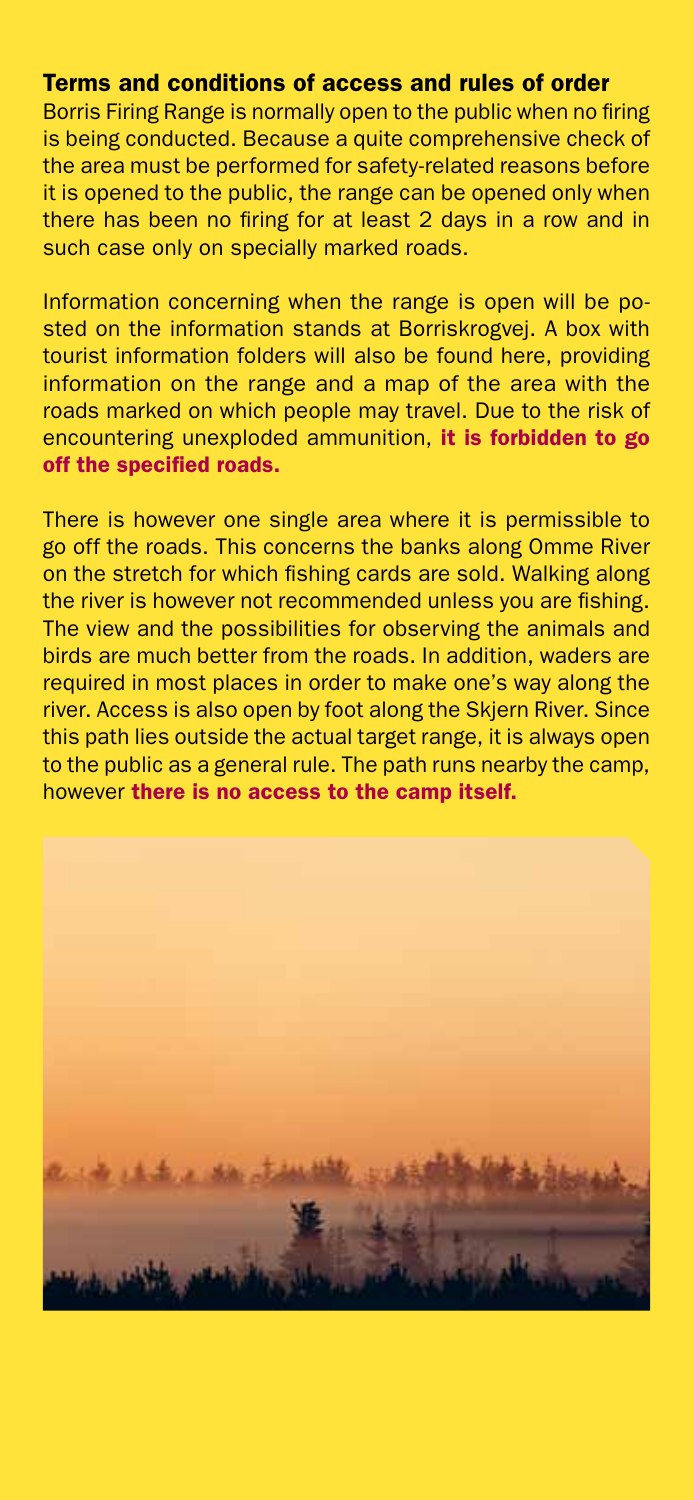Upon request, the Borris Operating Area (DOBOR) can conduct guided tours for associations and institutions. Requests for such should be sent to DOBOR, see the address below. At DOBOR, it is also possible during normal business hours to purchase a single-day fishing card for a stretch of Omme River to be specified in further detail.

For public access, the following apply:

- Access may be on foot, and it is permissible to drive and bicycle on the roads with roadsigns (marked with a purple colour on the map on the back side).
- Out of consideration to the animals and birds, the area is only open to the public during the period from 8:00 am in the morning until sundown.
- The speed limits on roads must be complied with. On the Ring Road, the limits are posted on signs. On all other roads on the range, the highest permissible speed is 40 km/h.
- The greatest possible regard for nature must be exhibited everywhere. If you observe a fire or drive into/over wild animals, notification of such must be given immediately to DOBOR, which subsequently will undertake the requisite actions.
- Refuse must not be thrown on the ground or buried. Refuse stands, which are found at all shooting stands, may be used if necessary.
- The toilets that have been set up may be used.
- Please note that dogs must **always** be kept on a leash. Hunting weapons may not be brought along. Fishing tackle may only be brought if the person has a fishing card.
- From the parking lot at Borriskrogvej, there is access to an observation tower with an expansive view, from which large parts of Borris Heath and Skjern Meadows can be observed. From the observation tower, there is a path that connects down to the path along the Skjern River. The parking lot and the observation tower may, just like the river, be utilised even if there is firing in the range and without inquiring to Camp Borris.

Please be especially aware that:

- Touching and/or gathering unexploded ammunition or ammunition-like objects can pose life-threatening dangers and is strictly forbidden.
- **During dry periods, the risk of fires in the range is extremely** high. The greatest caution must always be exhibited in connection with smoking, and during the period from 1 March to 1 October, smoking is permitted only in closed vehicles.
- Other uses of open flame, lighting of bonfires or the like is forbidden throughout the entire year.
- Control inspections may occur.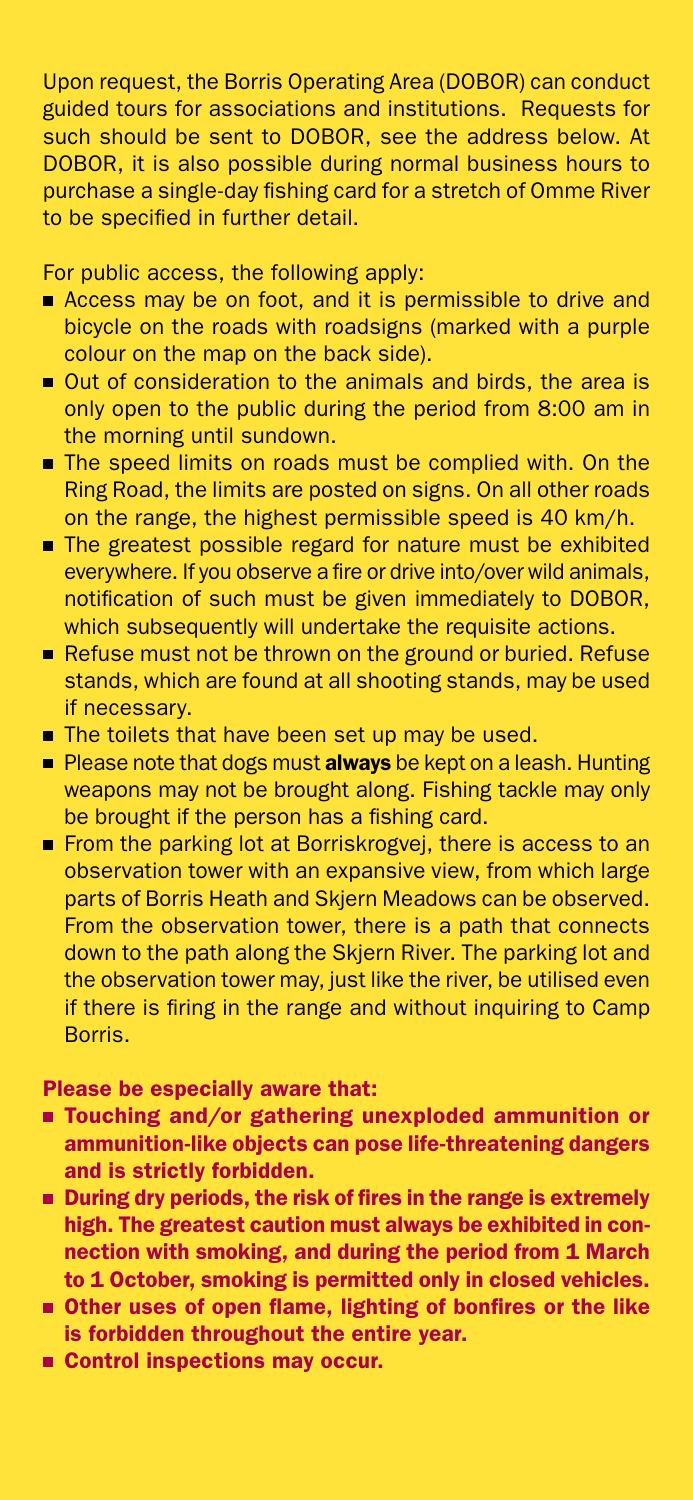## Military nature

The Danish military administers approx. 33,000 hectares, corresponding to just under one percent of the Danish land mass. This area has over the past approx. 100 years been acquired in order to create a framework for firing and exercises or for other military purposes. The Danish military's areas contain a broad selection of valuable Danish nature. Around two thirds of the areas have been designated as international nature protection areas, which are a part of the European Natura 2000 Networking Programme, and approx. half of these in turn have been designated as Natura 2000 habitat types.

In these areas, there are many interactions between "military" and "nature". First and foremost, the landscapes and habitat types offer good and relevant settings for military training. At the same time, the military application provides space for habitat types and species that are otherwise hard-pressed in the surrounding Danish landscape. In addition, work is performed to manage the habitats, which contributes to maintaining and developing nature in a propitious manner. In other words, it involves a positive synergy.



## History of the target range

Borris Firing Range and Camp Borris were established in 1902 – 1903. Borris Heath, which was approx. 1,800 hectares, was acquired by the state in order to conserve a larger contiguous heath area and at the same time for use of the area as a target range.

There was agreement that the botanical interests in the heath and its use as a target range were quite capable of being combined. And this has turned out to be the case, even though the utilisation of the target range at present is much more intensive than anyone could have imagined at the time.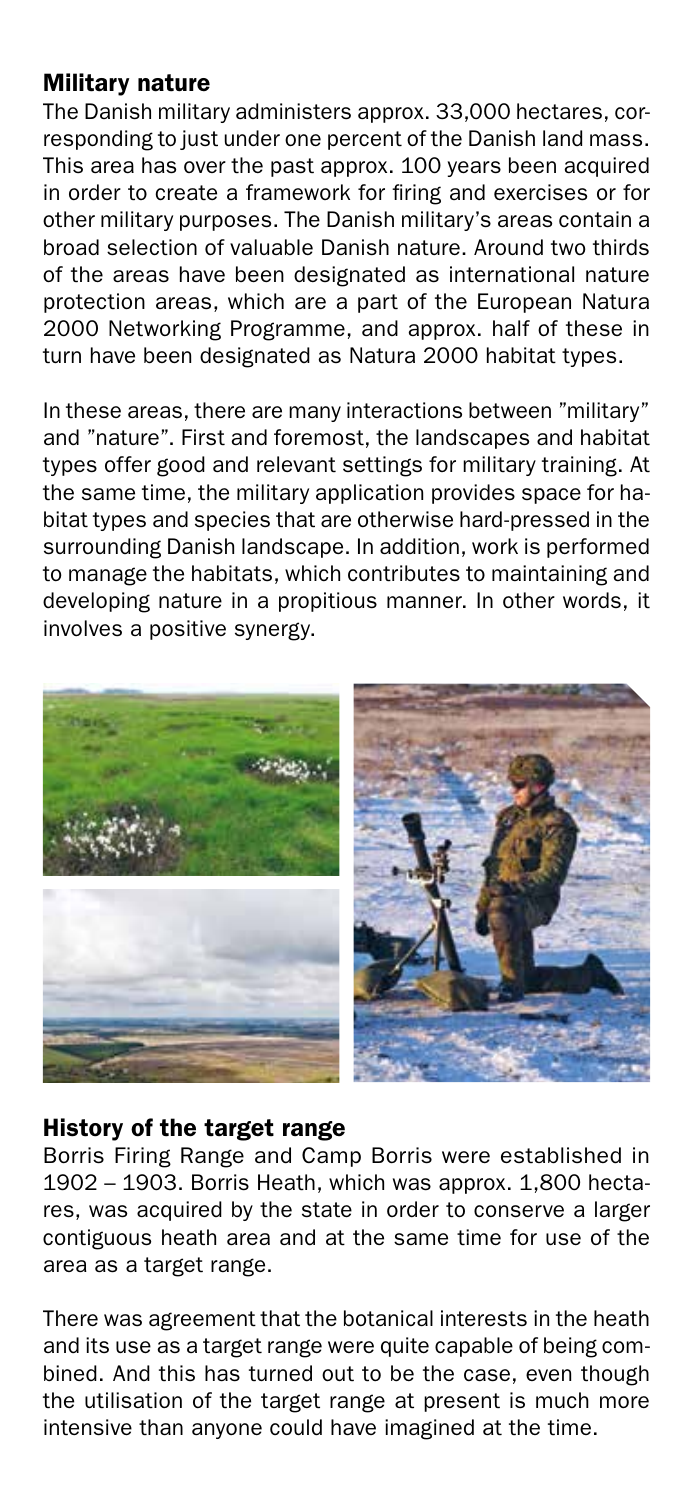At the beginning of the Second World War, the Germans attempted to build an airfield on the heath, however the project was quickly given up when it turned out to be impossible to adequately drain the area. The remains of the construction work in the area can still be seen in the area to the north of Fort Borris.

In 1953 – 1954, the firing range was expanded by just under 3,000 hectares to its current size of 4,743 hectares. This expansion consisted primarily of the Omme River Valley, land to the south of the Omme River and a larger area in the eastern part of the range. Excepting the Home Guard Farm and a transformer at the south-eastern corner of the range, all the houses and farms (a total of approx. 50) from that time are gone. However, at a number of places, remains of foundations and gardens can still be found.

The 26.5 km long Ring Road that encircles the firing range is an essential precondition for traffic in and use of the firing range. It was begun in 1954 and completed only first in 1962.

## Nature in the target range

Despite the intensive firing activity in the area, the range appears in many locations to be a nearly undisturbed natural environment. The firing activities only have minor effects on the animal life, and the range hosts a number of rare species. Some examples of somewhat rare breeding birds are: marsh-harrier, white-tailed eagle, crane, teal, wryneck, wood sandpiper and the curlew, which is used in the logo of Camp Borris.

In addition, even rarer guests arrive occasionally on stopovers: bittern, golden eagle, blue harrier, peregrine falcon, hobby and merlin and many other species.

Borris Firing Range has been known in particular for a very large population of roe deer. From very few deer, at most 10–20 individuals at the beginning of the 1950s, the population grew

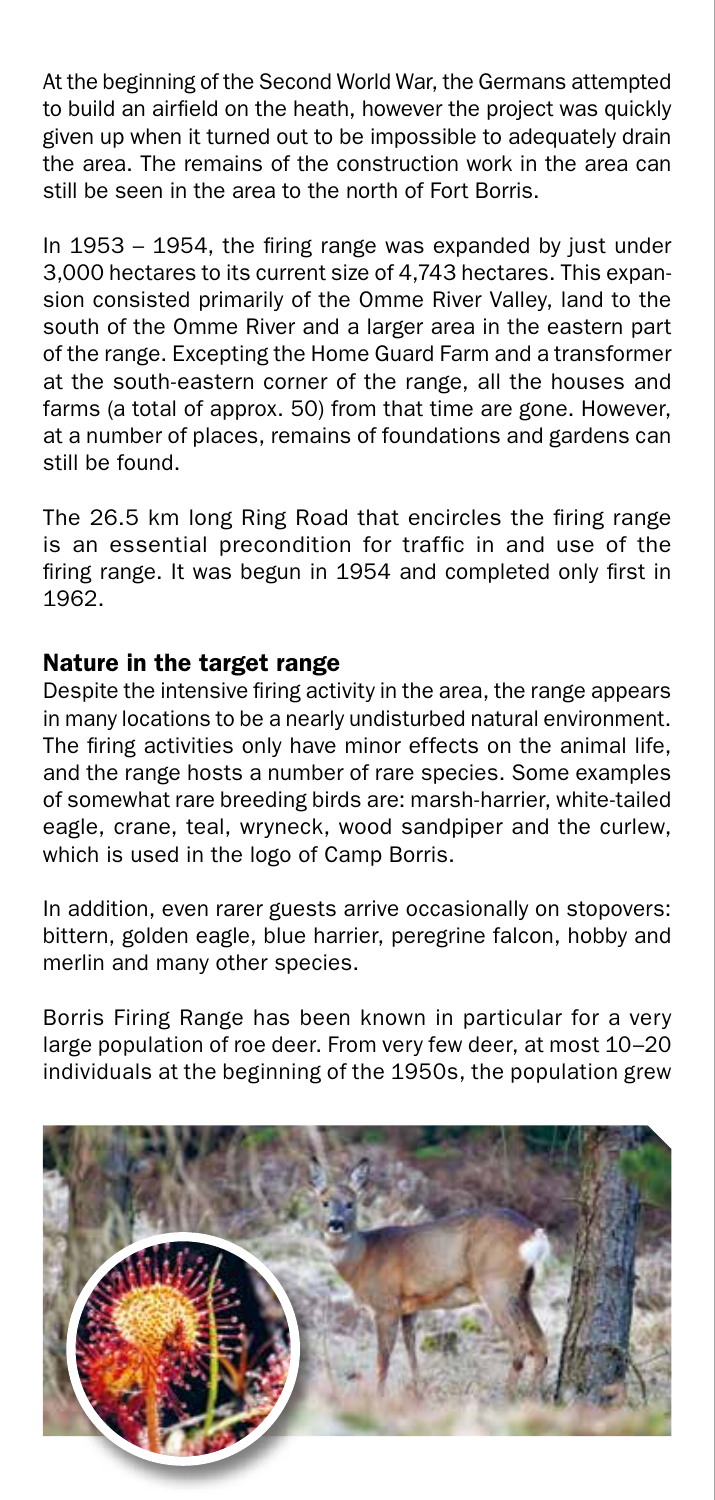to 1600 – 1700 deer in the middle of the 1970s. It is believed that the first roe deer was seen just south of the range in 1908. The first roe deer was bagged at a small plantation at Gravl in 1912. Since the middle of the 1970s, the population has declined. Initially, the decline was dramatic. The herd has later stabilised at 500 - 600 deer, which corresponds to the range's carrying capacity. There are several reasons for the drastic decline. The most important factor was certainly that their food supply changed during the period in consequence of the range having transitioned from being highly dominated by cultivated areas to being dominated by natural areas offering a diet poor in nutrients. The afforestation in the middle of the 1900s presumably also contributed to securing a substantial food supply in comparison with the present conditions where the older coniferous forests in particular have no value as a food supply for the roe deer.

Since the 1990s, red deer have been frequenting the range. However, red deer wander around a lot, so on any given day there may be many deer and on the next only a few. The operating and maintenance plan for Borris Target Range estimates that the population comprises at present approx. 200 deer that can be regarded as being relatively permanent residents.

Otters are found both along the Skjern River and along Omme River in the approx. 21 km long and naturally meandering stretch of river that flows through the target range. However, otters are shy and nocturnal, so visitors should not expect to see them. On the sand banks by several of the bridges, it is possible however to see their tracks.

## Cultural monuments

There are 14 well-preserved burial mounds on the range, presumably from the Neolithic Age. The burial mounds are all marked as protected monuments. The range also contains 5 of Ole Rømer's milestones. The milestones were set up along Ørbækvej during the period of 1691 - 1697, this placement was however hardly the original. In addition, parts of an old earthen dike around the heath have been preserved, as well as the meadow irrigation canals from the middle of the 1800s. All cultural monuments are protected and are being looked after so they are not lost.

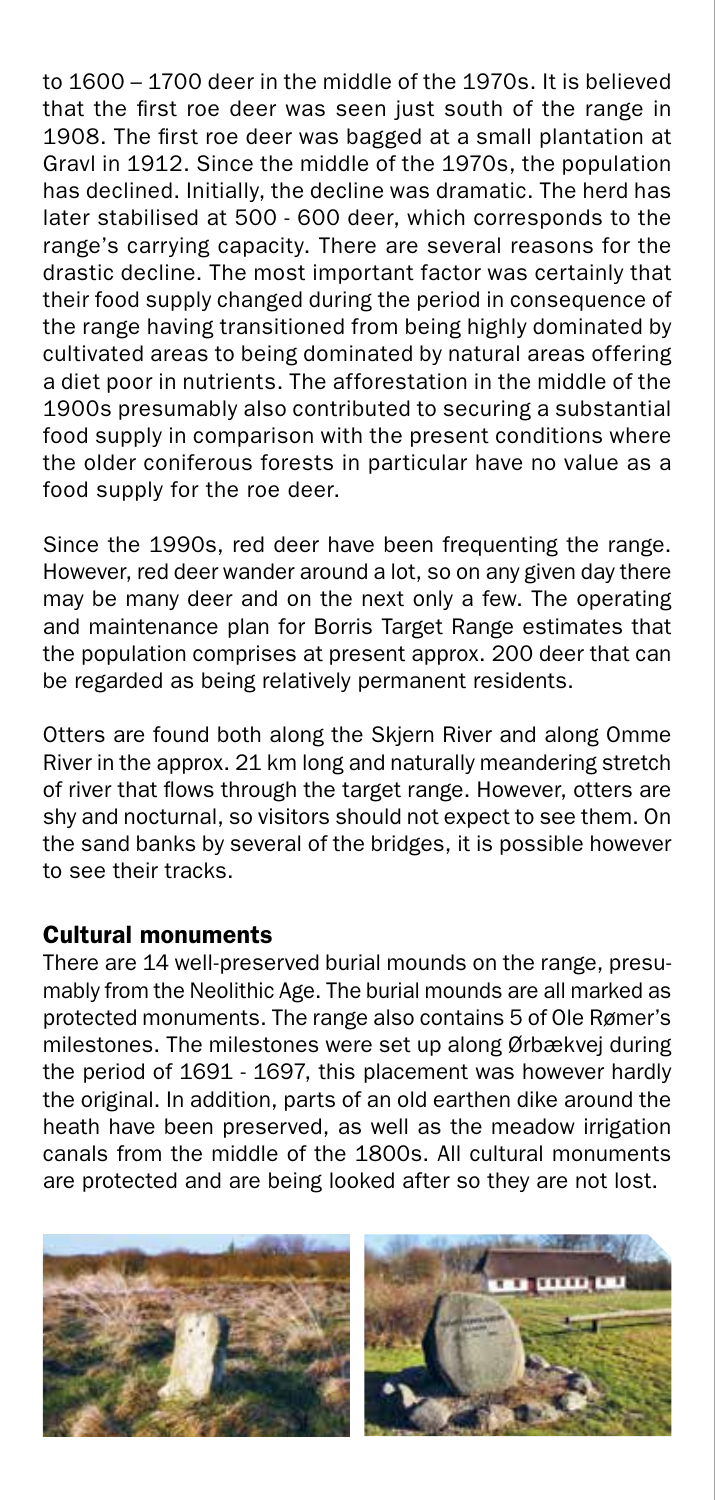

## Nature management

Heather is thriving on the heath, which is interrelated with the on-going efforts being performed by Camp Borris to look after its natural environment. The firing causes some areas to burn every year and thus natural maintenance to take place. At other places, controlled burning is conducted. Heath areas that have been burned early in the spring can at the end of August of the same year stand covered with a profusion of flowers. In certain parts of the range, the heath areas are managed by mowing them. Camp Borris has a fleet of machines at its disposal that are particularly suited for this purpose.

Common heather, cross-leaved heath and bog rosemary are types of heather that can be found at the target range. The latter is rare. Cowberries also grow nearly everywhere in the heather, and bearberries and cranberries in certain locations.

However, the entire heath area is not covered by heather. Large areas are grass heaths, where the species known as purple moor grass is dominant. Here, the soil is often somewhat water-logged.

Since 1999, a number of old drainage ditches have been closed, and the water table has in general risen in the entire area, causing many old wet areas to have been re-established.

What once were fields and meadows along the Omme River by and large remain grass areas. Here, the heather spreads in the dry areas and willow scrub in the moist areas. Willow scrub is not very interesting botanically, however it is extremely beneficial as a hide-out for red deer, roe deer and many species of small birds. Similarly, the willow scrub comprises important habitats for a number of rare insects.

Especially good points for views on the range are Foldager Hill and the "Lookout" at Omme River.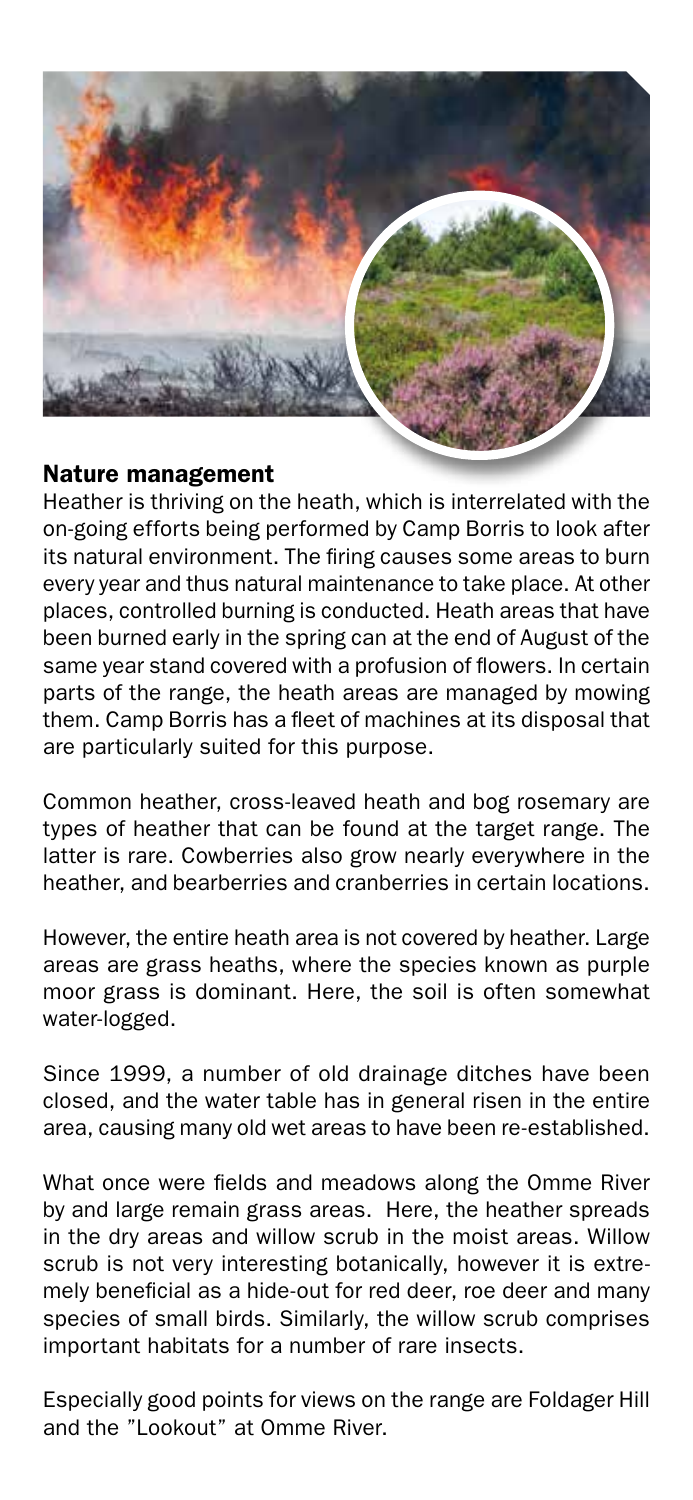

FORSVARETS BYGNINGS- OG ETABLISSEMENTSTJENESTE

Borris Operating Area (DOBOR) Tel. 72671660<br>Borris Firing Safety (SKYBOR) Tel. 72671665 Borris Firing Safety (SKYBOR)

Borriskrogvej 4 DK-6900 Skjern E-mail: FBE-KTP-DOBOR-DESK@mil.dk

Read more about Borris Firing Range in the operating and maintenance plan for the range, see

Issued by the Danish Defence Facilities Management 2014





SC<sup>®</sup> C06812

**<sup>5</sup>4<sup>1</sup> <sup>P</sup>rintedmatte<sup>r</sup> <sup>4</sup>5<sup>7</sup>**